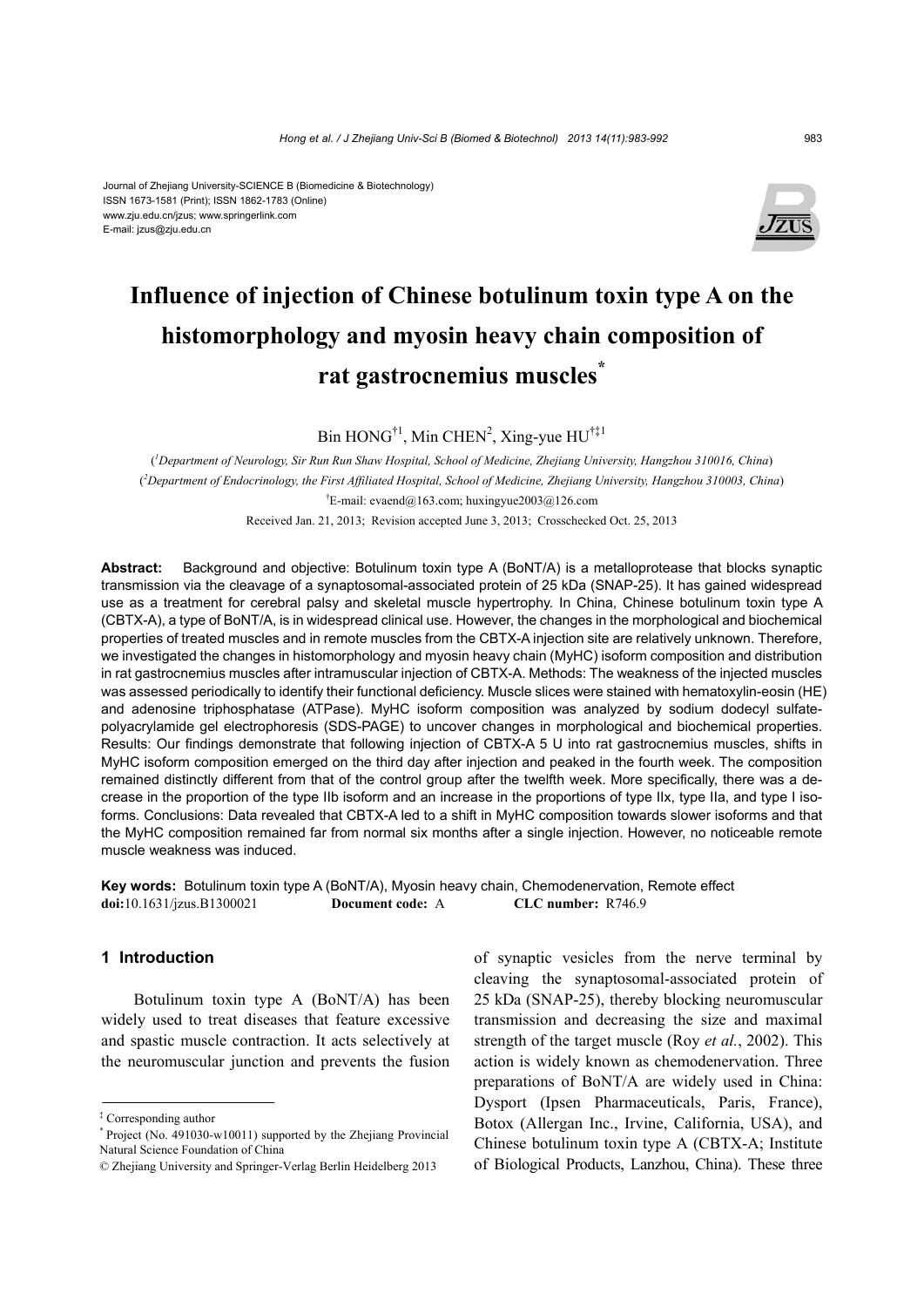BoNT/A preparations differ in terms of their units of weight, chemical properties, biological activities, and mouse  $LD_{50}$  units (the amount of a substance that is required to kill 50% of a test population) (Tang and Wan, 2000; Dressler and Hallett, 2006).

Research findings revealed that in skeletal muscles, the use of Dysport not only weakened the force of muscle contraction, but also changed the composition of myosin heavy chain (MyHC) isoform, which plays a vital role in determining the strength and speed of muscle shortening (Dodd *et al.*, 2005). In general, denervation causes the faster MyHC isoforms to shift towards slower isoforms (DelGaudio and Sciote, 1997; Jakubiec-Puka *et al.*, 1999; Roy *et al.*, 2002). However, changes in morphological and biochemical properties under the action of CBTX-A are not well understood. It is also unclear how changes in the morphologies of type I and type II MyHC isoforms occur and whether the injected muscle fibers can be restored to their original sizes.

Clinical trials of Dysport and Botox show also that local injection of BoNT/A in the target muscle using an appropriate dose results in changes in single fiber electromyography in remote muscles. This is regarded as the remote effect of BoNT/A (Olney *et al.*, 1988; Girlanda *et al.*, 1992; Dodd *et al.*, 2005), but whether local intramuscular injection of CBTX-A results in obvious changes in the morphological and biochemical properties of uninjected skeletal muscles is still unknown.

Our research aimed to investigate the impact of local intramuscular injection of CBTX-A on the target muscle fibers of the gastrocnemius and on uninjected remote muscles. We measured dynamic changes in muscle weakness and morphology, the cross-sectional area of muscle fibers, and the composition of MyHC isoforms, to provide fundamental research data for the clinical applications of CBTX-A.

## **2 Materials and methods**

Sixty adult male Sprague-Dawley rats (290 to 310 g in weight) were caged in the same room, maintained on a 12-h light/dark photoperiod, and fed standard rat chow. All rats were randomly allocated to either a sham-injected control group (normal saline) or a treatment group (CBTX-A 5 U/0.1 ml). They

were temporarily anesthetized with ketamine (75 mg/kg) and xylazine (10 mg/kg) before injection in the right gastrocnemius. We divided the control and treatment groups into five time point subgroups. The subgroups, each comprising six rats, participated in experiments on Days 3 and 10 and in Weeks 4, 12, and 24 after intramuscular injection, in the treatment group and the control group.

# **2.1 Digit abduction score (DAS) for gastrocnemius muscle weakness**

Local muscle weakening of the gastrocnemius was measured on Days 3 and 10, and in Weeks 4, 12, and 24 after injection using the DAS, which was scored using a five-point scale (from 0 standing for normal to 4 standing for maximal reduction in digit abduction) (Aoki, 2001). Researchers, blind to the grouping and treatment conditions, quickly lifted up the tails of the rats. The rats showed characteristic panic behavior, straightening their hind paws and stretching out their toes. Gastrocnemius muscle weakness was graded immediately, according to the DAS.

#### **2.2 Tissue collection and processing**

After induction of anesthesia, a skin incision was made on the medial surface of the right hind limb. The femoral artery was isolated from the surrounding structures and cut. Rats were sacrificed by femoral bleeding. The gastrocnemius muscle, injected with either normal saline or BoNT/A, was dissected immediately and weighed. The gastrocnemius specimens prepared for MyHC analyses were frozen in liquid nitrogen and stored at −80 °C until used.

# **2.3 Hematoxylin-eosin (HE) and adenosine triphosphatase (ATPase) staining**

Hematoxylin stains nucleic acids a deep blue purple while eosin stains proteins non-specifically pink or red. Thus, the muscle cell nucleus is stained blue while the cytoplasm is stained pink or red. Sections of 8 µm thickness were cut using a freezing microtome (MICROM Company, HM560 model). HE staining was subsequently performed using standard protocols. ATPase staining identifies muscle fibers as type I or type II according to their color staining characteristics and the pH of the incubation solution. The base incubation solution (pH 10.4) does not develop color in type I muscle fibers but develops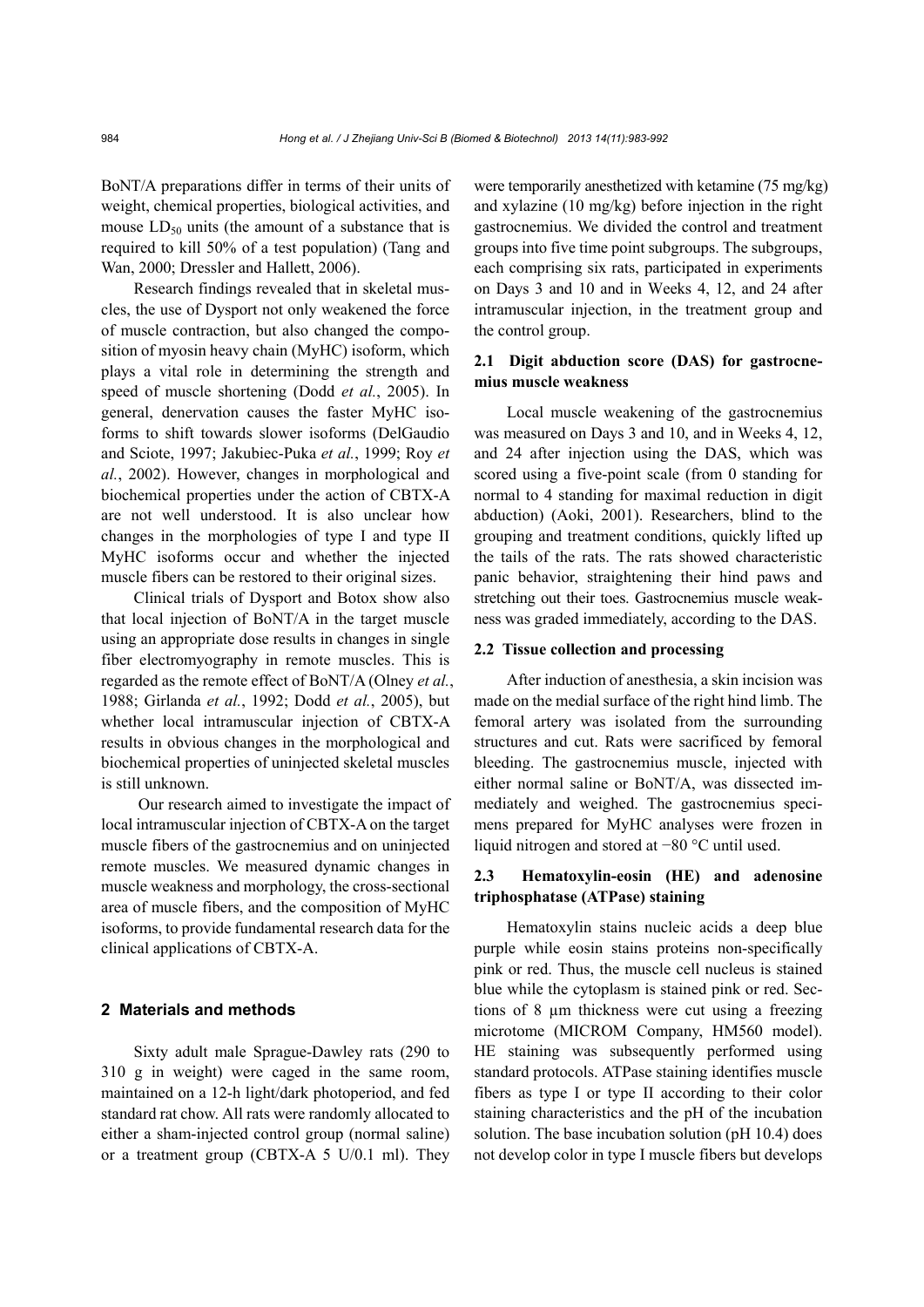dark staining of type II muscle fibers. Microscopic analysis of specimens was carried out at 100× and  $400\times$  magnifications using an optical microscope (Leica Company, Germany) to compare the shape of the muscle fibers, their cross-sectional areas, and the distribution of muscle fiber types. After calibration using a scale micrometer, the Image-Pro Plus image processing system was used to measure the crosssectional areas of type I and type II muscle fibers. Each cross-section included 200–500 fibers, and five sections of each muscle were counted for analysis. Sections were chosen at random distances from the tendon to the middle regions of the analyzed muscles.

# **2.4 Sodium dodecyl sulfate**-**polyacrylamide gel electrophoresis (SDS-PAGE)**

Protein was extracted from 200 mg of gastrocnemius tissue frozen at −80 °C. The tissue was added to liquid nitrogen in a mortar and then mashed immediately with a pestle until ground to a homogenate. All operations were performed in an ice bath. Centrifugation was carried out at 12000 r/min at 4 °C for 10 min (Haraeus Company, Germany). The supernatant fluid was quantified using a BCA™ protein assay kit. Protein was mixed with  $2\times$  loading buffer at a proportion of 1:1  $(v/v)$ , the mixed solution was heated to 100 °C for 5 min, and 100 μg protein was loaded onto each gel. Based on a modified protocol for separating rat skeletal muscle MyHC isoforms, the stacking gels were composed of 30% glycerol (0.3 g/ml), 4% acrylamide (0.04 g/ml) including bis  $(50:1, w/w)$ , 4 mmol/L ethylenediaminetetraacetic acid (EDTA), 70 mmol/L Tris (pH 6.7), and 0.4% sodium dodecyl sulfate  $(4 \text{ g/L})$ . The separating gels were composed of 35% glycerol (0.35 g/ml), 8% acrylamide (0.08 g/ml) including bis (50:1, w/w), 0.1 mol/L glycine, 0.2 mol/L Tris (pH 8.8), and  $0.4\%$  sodium dodecyl sulfate (4 g/L) (Talmadge and Roy, 1993; Dodd *et al.*, 1998). A constant voltage of 80 V was maintained for 24 h during electrophoresis at 4 °C. After completion of electrophoresis, the gel was stained with Coomassie blue (R250) for 1 to 2 h. The target protein band was scanned on the gel using a scanner after destaining (50% methanol, 10% acetic acid) over night. A gel image analytic system (Kodak digital science system DC-120) was used to analyze the gray value of the target electrophoresis band. The background was

subtracted, and the density of each MyHC isoform band was expressed as a percentage of the total. The MyHC isoform composition was analyzed individually for six samples in each group.

# **2.5 Statistical methods**

All data were processed statistically using SPSS13.0 software. A two-way analysis of variance (ANOVA) with repeated measures was used to assess DAS scores and changes in the wet weight of muscle. MyHC isoform data were assessed using a one-way ANOVA. Statistical significance was established at the level of *P*<0.01.

#### **3 Results**

#### **3.1 DAS for gastrocnemius muscle weakness**

DAS results for the BoNT/A-treated gastrocnemius on Days 3 and 10, and in Weeks 4, 12, and 24 after injection were 2.50±0.54, 3.00±0.89, 3.17±0.98, 0.33±0.52, and 0, respectively. The data indicated that muscle weakening emerged on Day 3 and peaked on Day 10 and persisted for three weeks ( $P<0.01$ ). Muscle strength was restored almost to the baseline level 12 weeks after injection (Fig. 1). In contrast, the results following injection of normal saline into the gastrocnemius in the control group and contralateral limbs in the two subgroups were all 0.



**Fig. 1 Digit abduction score (DAS) for the CBTX-Ainjected gastrocnemius muscles** 

Gastrocnemius muscles were injected with 0.1 ml CBTX-A (5 U) or normal saline (NS). There were six rats in each group. Data represent mean±SD. \* *P*<0.01, compared with the control group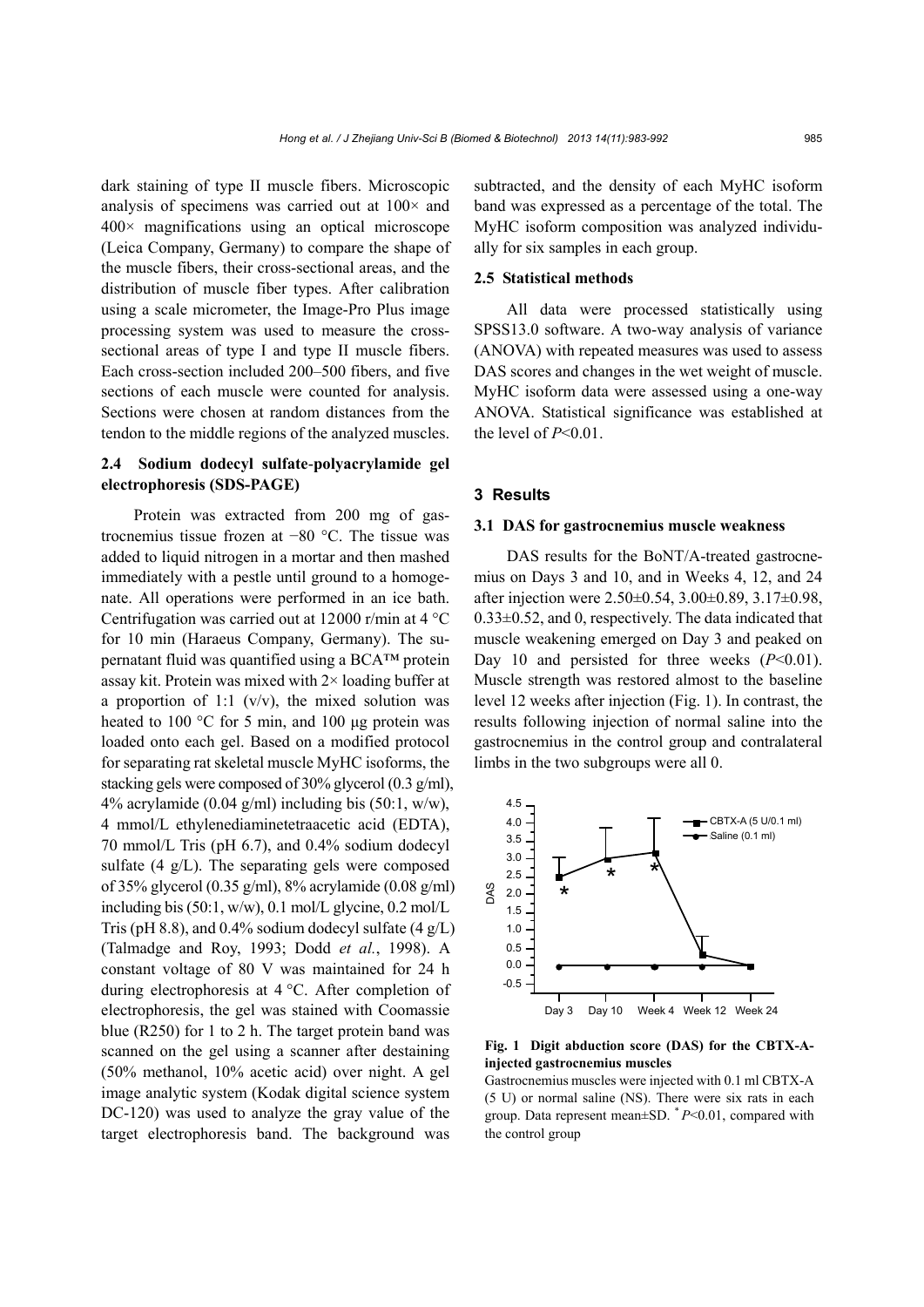# **3.2 Muscle wet weight**

Fig. 2 illustrates the changes in the wet weight of the gastrocnemius tissue in the treatment group and the control group. The wet weight of the gastrocnemius in the treatment group was significantly reduced (by 16.1%) compared to the control group, and declined to a minimum in Week 4 (41.3%) and Week 12 (50.2%). The wet weight was restored to 81.3% by Week 24. Comparisons of the wet weight of contralateral gastrocnemius tissue in the two groups at each time point showed no significant differences (*P*>0.05). This suggests that after injection of CBTX-A 5 U into the gastrocnemius, CBTX-A induced local muscle atrophy, while wet weight loss in the contralateral limb (a remote site) was not detected.



**Fig. 2 Wet weight of gastrocnemius tissue from both limbs in the treatment group and the control group**  The CBTX-A-injected gastrocnemius muscle (CBTX-A ip) is compared with the contralateral site of the treatment group (CBTX-A co) and with both sides of the control group (NS ip and NS co). There were six rats in each group. Data represent mean $\pm$ SD<sup>\*</sup> $P$ <0.01

#### **3.3 HE staining of gastrocnemius muscles**

Staining of frozen sections of gastrocnemius muscle with HE stained the cell nucleus blue and the cytoplasm pink/red (Figs. 3g–3l). The cross-sectional area of muscle fibers at the injection site in the treatment group was reduced by Day 3 (Fig. 3h). The fibers had a sharp angular appearance. Fibers with these irregular patterns increased over time in association with a reduction in their cross-sectional area. Restoration of the cross-sectional area emerged gradually, starting from the Week 12 (Fig. 3k). No denaturation or necrosis was observed throughout the experiment.



**Fig. 3 ATPase enzyme and HE stainings of gastrocnemius muscles (specimen incubated at pH 10.4)** 

(a) ATPase enzyme staining of the uninjected gastrocnemius muscle in the control group; (b–f) ATPase enzyme staining of the CBTX-A-injected gastrocnemius muscle in the treatment group (after 3 d, 10 d, and 4 weeks, 12 weeks, and 24 weeks, respectively); (g) HE staining of the normal salineinjected gastrocnemius muscle in the control group; (h–l) HE staining of the CBTX-A-injected gastrocnemius muscle in the treatment group (after 3 d, 10 d, and 4 weeks, 12 weeks, and 24 weeks, respectively). There were six rats in each group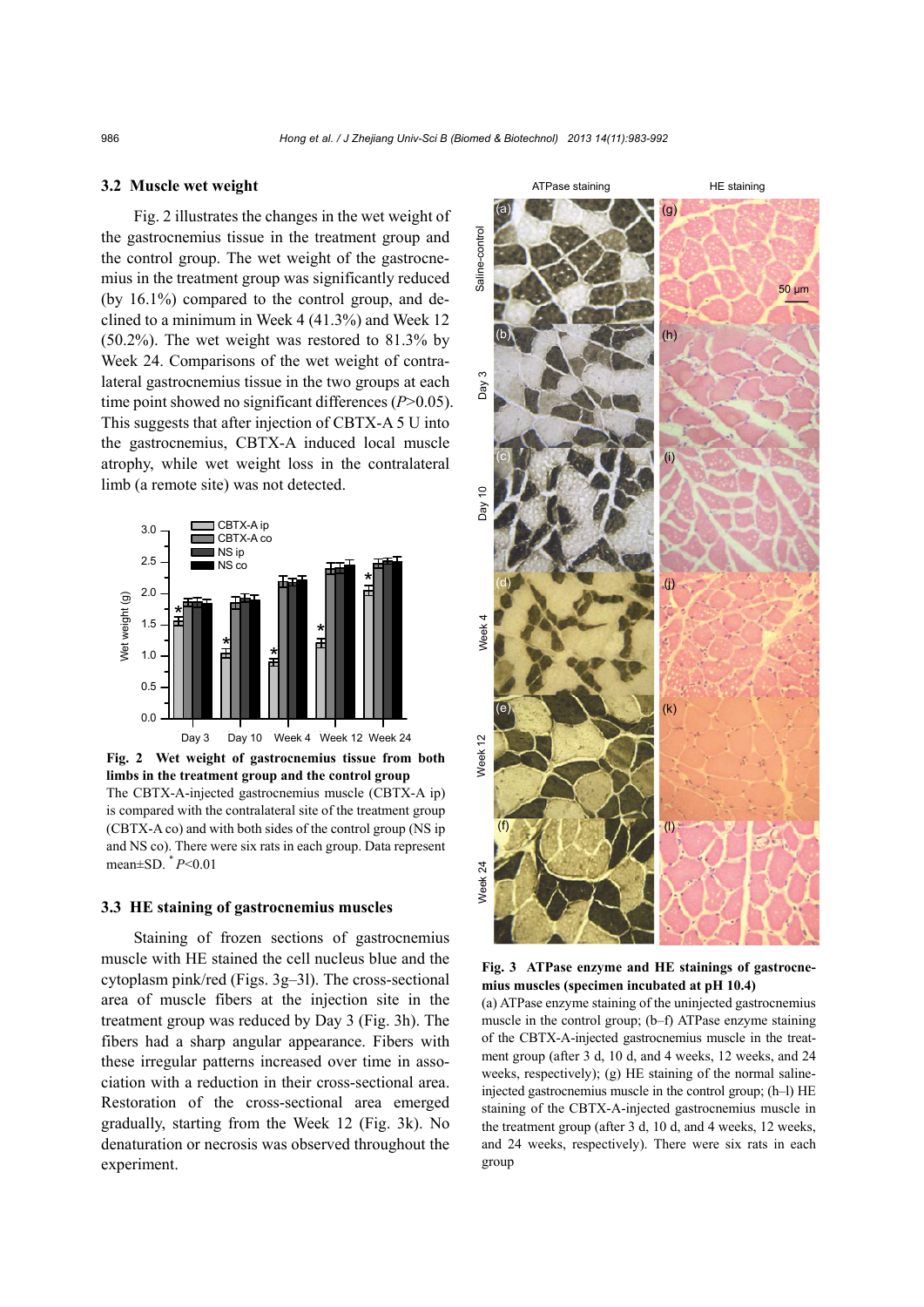# **3.4 ATPase enzyme staining of gastrocnemius muscles**

This stain identified muscle fibers as type I or type II according to the staining characteristics of the frozen sections. The basic incubation solution (pH 10.4) darkly stained the type II muscle fibers but did not color type I muscle fibers (Figs. 3a–3f). According to the features described above, we observed the two types of muscle fibers in the treatment and control groups by optical microscopy to assess how different muscle fiber types changed under the action of BoNT/A. Transverse sections of muscle fiber displayed an obtuse polygon configuration and the average cross-sectional area of type II muscle fibers was slightly larger than that of type I fibers in the control group. Using the Image-Pro Plus image processing system to measure the cross-sectional areas of the type I and type II muscle fibers (Figs. 4 and 5) revealed variation between the two fiber types in the treatment and control groups. The data showed that the crosssectional area of type I muscle fibers of the BoNT/Ainjected gastrocnemius was smaller than that of the normal saline-injected gastrocnemius (*P*<0.01) 10 d after injection (Figs. 3c and 4). This difference began to disappear by Week 4 (Figs. 3d and 4). The crosssectional area of type II muscle fibers of the BoNT/Ainjected gastrocnemius was also less than that of the normal saline-injected gastrocnemius (*P*<0.01) 3 d after injection (Figs. 3b and 5). This persisted from Day 10 to Week 4 after injection, but began to restore by Week 12 (Figs. 3c–3e and 5).

The restoration of cross-sectional area of the type II muscle fibers was less than that of the type I muscle fibers of the normal saline-injected gastrocnemius (*P*<0.01).

The cross-sectional areas of type I and type II muscle fibers of the uninjected gastrocnemius in the two groups were not significantly different (*P*>0.05). This suggests that the injection of CBTX-A 5 U in one side of the gastrocnemius in the treatment group did not cause a reduction in the cross-sectional area of the contralateral gastrocnemius (remote muscle fibers).

# **3.5 MyHC SDS-PAGE**

The composition of MyHC isoforms in the CBTX-A-injected gastrocnemius and in the normal



**Fig. 4 Comparison of cross-sectional areas of type I fibers between the treatment and control groups**  The CBTX-A-injected gastrocnemius muscle (CBTX-A ip) is compared with the contralateral site in the treatment group (CBTX-A co) and with both sides in the control group (NS ip and NS co). There were six rats in each group. Data represent mean±SEM. \* *P*<0.01



**Fig. 5 Comparison of cross-sectional areas of type II fibers between the treatment and control groups** 

The CBTX-A-injected gastrocnemius muscle (CBTX-A ip) is compared with the contralateral site in the treatment group (CBTX-A co) and with both sides in the control group (NS ip and NS co). There were six rats in each group. Data represent mean±SEM. \* *P*<0.01

saline-injected gastrocnemius was analyzed by SDS-PAGE. Four MyHC isoforms were clearly separated and identified (Fig. 6). The relative proportions of the four subtypes were estimated (Fig. 7). Data revealed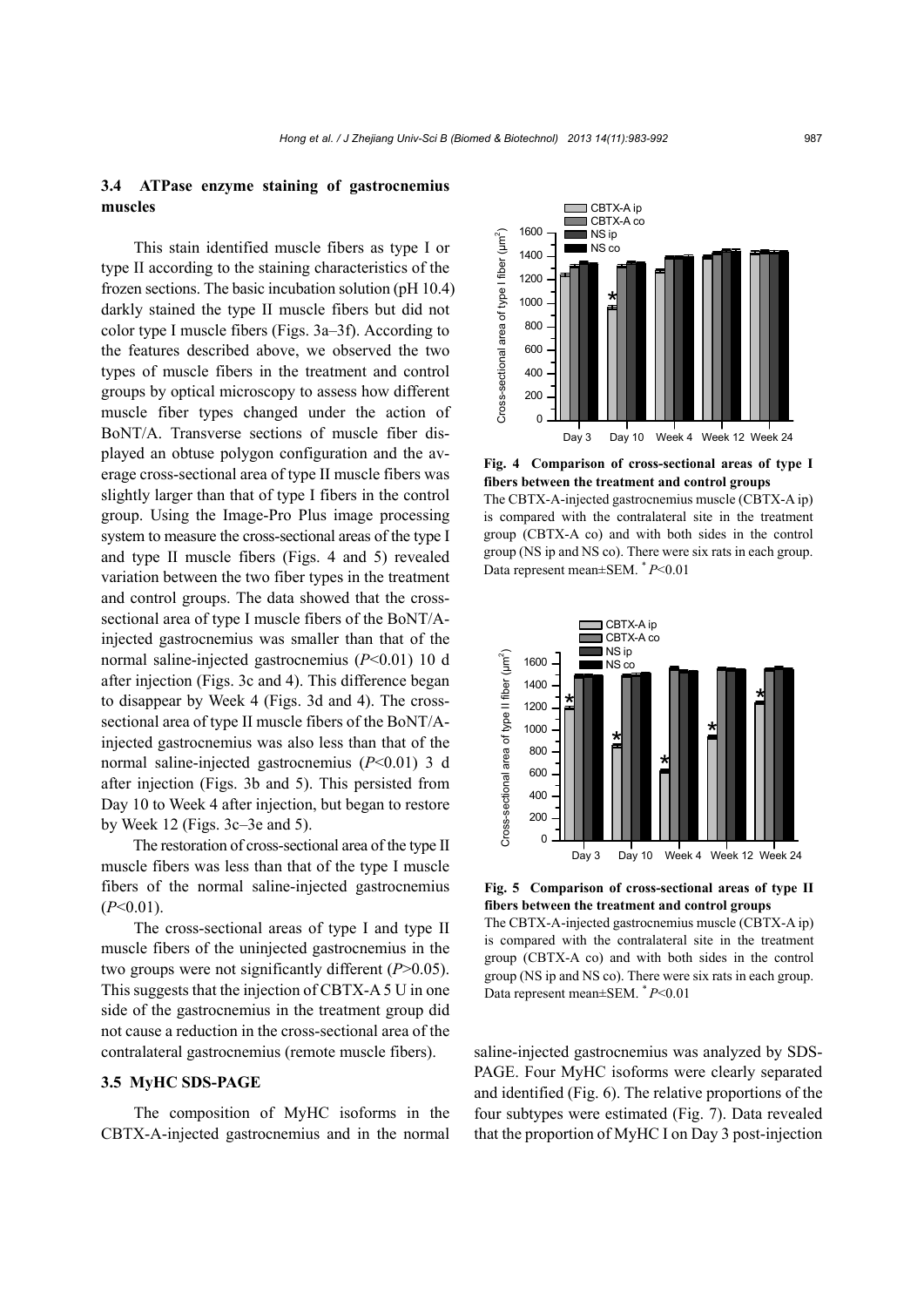increased  $(16\%)$   $(P<0.01)$ , and that this increase peaked in Week 12  $(-60\%)$  and then declined by Week 24 (28%). The proportion remained higher than that of the control group  $(8\%)$   $(P<0.01)$ . The proportion of MyHC IIb declined by Day  $3(65\%) (P<0.01)$ and reached a minimum by Week 12  $(6\%)$   $(P<0.01)$ . It then increased by Week 24 (32%), but was still lower than that of the control group (65%) (*P*<0.01).



**Fig. 6 Subtypes of myosin heavy chain (MyHC) separated by SDS-PAGE from the CBTX-A-injected gastrocnemius in the treatment group after 3 d, 10 d, 4 weeks, 12 weeks, and 24 weeks, and those of the normal saline-injected gastrocnemius from the control group**  MyHC isoform composition was analyzed individually for six samples from each group

The proportion of MyHC IIa increased (from 12% to a peak of 41%) until Week 4  $(P<0.01)$ , but then gradually declined from Week 12 (30%) to Week 24 (18%); the proportion of MyHC IIx increased by Day 3 (from 15% to 20%), declined from Week 4  $(15%)$  to Week 12  $(4%)$ , but then increased again by Week 24 (22%). Overall, the MyHC subtype components showed a tendency towards an increased proportion of slow fibers under the action of BoNT/A, and a corresponding decline in the proportion of fast muscle fibers.

# **4 Discussion**

BoNT/A blocks the fusion of synaptic vesicles with the nerve terminal and simultaneously restricts the release of acetylcholine (Schiavo *et al.*, 2000; Turton *et al.*, 2002). The neurotransmitter, acetylcholine, is also a vital trophic factor for muscle (Drachman and Johnston, 1975; Fu and Liu, 1997). Therefore,



**Fig. 7 Changes in the proportion of different types of muscle fibers at five time points (Day 3, Day 10, Week 4, Week 12, and Week 24) after injection of CBTX-A**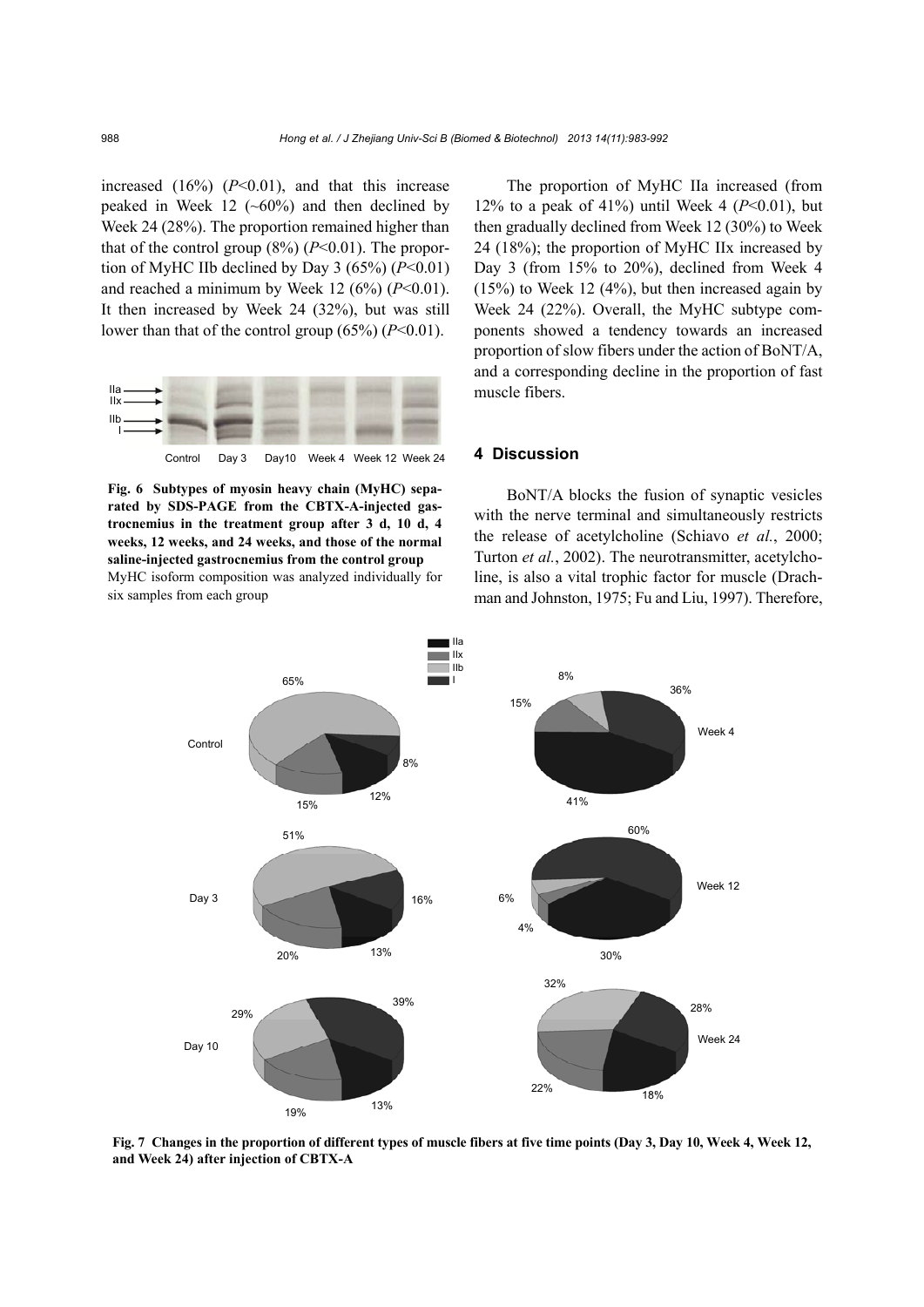although the chemodenervation effect of BoNT/A is different from neurotomy, they both change muscle morphology and physiological functions. Many previous studies have focused on Dysport and Botox. Although they are the same toxin, the preparations are different in terms of unit of weight, chemical properties, biological activities, and mouse  $LD_{50}$  units, which results in different outcomes in clinical treatment (Dressler and Hallett, 2006; Bentivoglio *et al.*, 2009). Tang and Wan (2000) showed some differences in the clinical use of Botox and CBTX-A, but changes in morphological and biochemical properties under the action of CBTX-A are relatively unknown. Our research suggests that CBTX-A caused muscle atrophy and that the injected muscles were unable to recover completely. Muscle atrophy appeared 3 d after injection and peaked after 4 weeks, and the muscle started to recover after 12 weeks. Type II muscle fibers were the major fiber type demonstrating atrophy. Furthermore, a single injection of CBTX-A 5 U into the gastrocnemius produced no obvious atrophic effects in the muscle fibers of remote muscle (the contralateral gastrocnemius). Finally, intramuscular injection of CBTX-A induced shifts in MyHC isoform composition, which showed a tendency towards an increased proportion of slow muscle fibers.

#### **4.1 DAS for muscle weakness**

DAS suggested that gastrocnemius muscle injected with CBTX-A showed obvious weakness 3 d after injection. The weakness peaked from Day 10 to Week 4, but normal muscle strength was almost restored by Week 12. Aoki (2001) tested two other brands and showed that the dose for the median effective dose of intramuscular (IM  $ED_{50}$ ) (DAS=2, Day 2 or 3 post-injection) was 6.2 U/kg for Dysport and 22.9 U/kg for Botox. The IM  $ED_{50}$  of CBTX-A (<16.7 U/kg) in our study was intermediate. Tang and Wan (2000) also found that a higher dose of the Chinese preparation was needed to produce effects similar to Botox. In contrast to previous studies, no non-target muscle weakness was observed in our experiment. Dodd *et al*. (2005) found that unilateral injection of 3 U ( $\approx$ 13.6 U/kg) Dysport into rat gastrocnemius muscle caused non-target muscle weakness. A possible reason for this discrepancy is that Dysport is more diffusible than CBTX-A. Bentivoglio *et al*. (2009) compared the side effects of Botox and Dysport and suggested that due to its high efficiency of diffusion, Dysport causes many more side effects than Botox in clinical treatment.

#### **4.2 Muscle wet weight**

The experimental results showed that the wet weight of the gastrocnemius muscle had declined to 83.9% of that of the control 3 d after injection. Muscle weight decreased continuously until Day 10 and then declined to the minimum weight (41.3% of the control group) by Week 4. The wet weight then increased gradually and reached 50.2% by Week 12 and 81.3% by Week 24, but was still less than the baseline weight (*P*<0.01). Our results agree with those of previous studies. Ma *et al*. (2004) injected 6 U/kg of Botox into the gastrocnemius of rats and observed that the wet weight declined 3 d after injection and peaked after two weeks. The wet weight declined by 32% in the active site compared with the contralateral site, and was restored to 92% after six months. Ahn *et al*. (2004) used Botox to treat benign masseter hypertrophy and observed that the masseter shrank the most in the first and second months after injection. The therapeutic effect lasted six months. Lee *et al*. (2004) found that the most prominent muscle atrophy of human gastrocnemius injected with Botox occurred in the first month after injection and that the effect lasted six months. We suggest that Botox and CBTX-A share the same action period. However, in agreement with the DAS results, contralateral gastrocnemius atrophy was not detectable as wet weight loss after injection of CBTX-A. Previous studies have shown that after a single intramuscular injection of Dysport (Dodd *et al.*, 2005) or repeated intramuscular injection of Botox (Fortuna *et al.*, 2011), non-target muscle atrophied. The probable explanations are as follows: (1) the relatively low diffusion efficiency of CBTX-A does not cause atrophy or weakness in the non-target muscle; (2) wet weight loss is not a sensitive way to detect remote atrophy under the influence of CBTX-A. Lange *et al*. (1991) injected a low dose of BoNT/A into patients and detected increased jitter in distant muscle using single fiber electromyography (SFEMG), before weakness occurred. Fortuna *et al*. (2011) demonstrated that contractile tissue is replaced to a large degree with fat, and therefore focusing on mass loss may underestimate the degree of atrophy. More research is needed to investigate the remote effects of CBTX-A.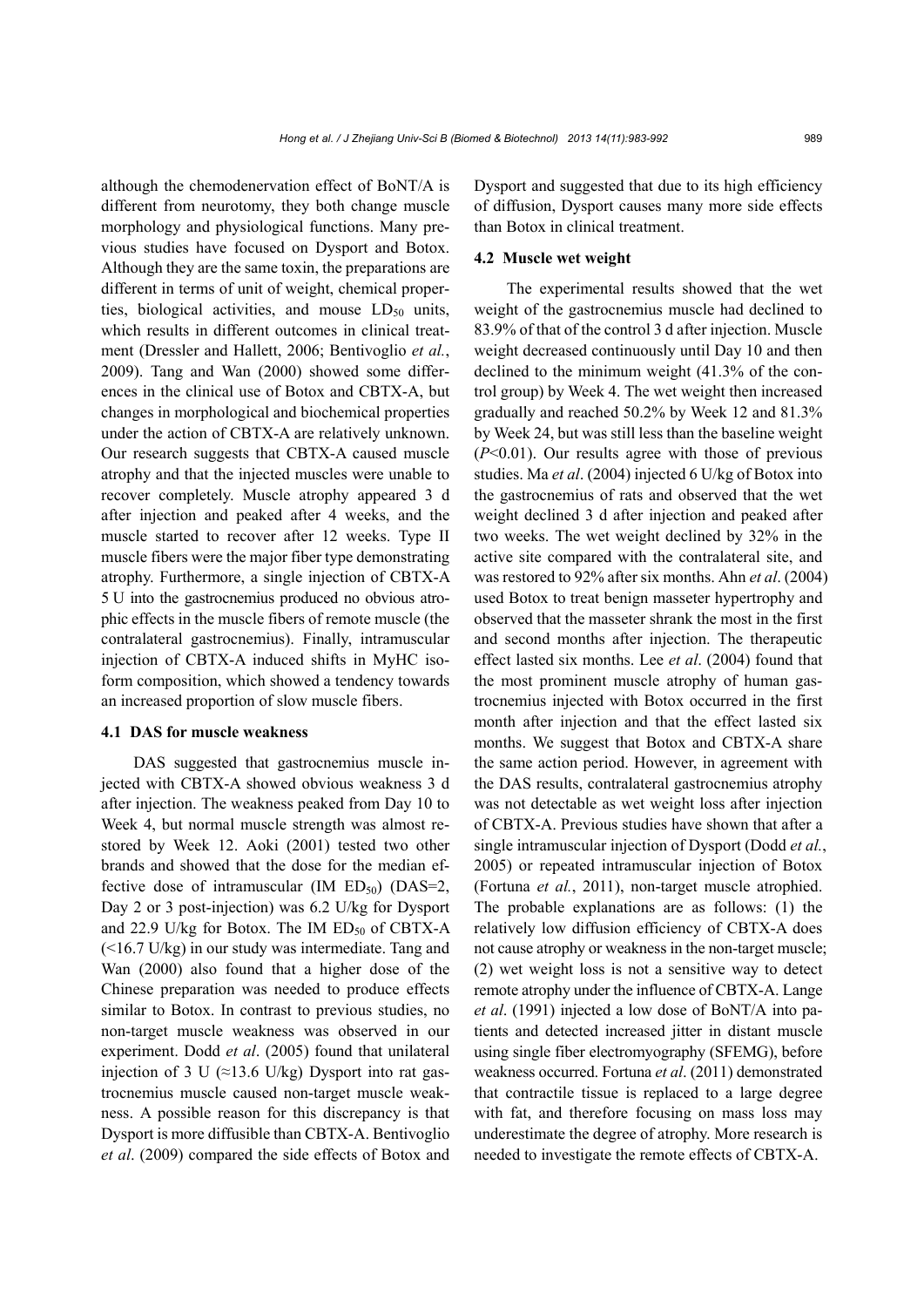#### **4.3 Morphological changes**

Muscle fibers of CBTX-A-injected gastrocnemius sections had reduced cross-sectional areas when observed under the optical microscope at different time points during the experiment. The reduced crosssectional areas generally showed sharp angles. No degeneration or necrosis was observed.

Our research demonstrated that the cross-sectional area of type II muscle fibers of the CBTX-A-injected gastrocnemius was less than that of the control group after 3 d, and the reduction was the most obvious on Day 10 and by Week 4. Although the muscle had recovered partially by Weeks 12 and 24, the crosssectional area was still smaller in the treatment group than in the control group. The cross-sectional area of type I muscle fibers had started to decrease by 10 d after injection and recovered after 4 weeks. This shows that type II muscle fibers atrophied earlier but recovered more slowly, while type I muscle fibers atrophied later but recovered faster. Thus, type II muscle fibers may be more sensitive to BoNT/A. Yaraskavitch *et al*. (2008) showed that muscles with different MyHC composition react differently in muscle force tests, after injection of the same dose of BoNT/A. They also concluded that BoNT/A might have a greater effect on fast fibers than on slow fibers.

#### **4.4 Biochemical changes**

Previous studies of the influence of BoNT/A found similar results for adult rat gastrocnemius (Dodd *et al.*, 2005), laryngeal (Inagi *et al.*, 1999), and ocular medial rectus muscle (Kranjc *et al.*, 2001). No matter what kind of muscle was tested, the MyHC isoform tends to shift from IIb to IIa, IIx, and I. However, the data in our study did not show the same trend. We found no significant change in terms of the cross-sectional areas of slow fibers, suggesting that they maintained their sizes. Therefore, it is probably not MyHC isoform conversion, but just the proportion of these four MyHC isoforms that changes. A similar study in juvenile rat gastrocnemius showed that the MyHC isoform composition shifted from IIb to IIa and IIx, but found no effect on MyHC I (Legerlotz *et al.*, 2009). This difference might be explained by the use of rats of a different age. Larsson and Ansved (1995) suggested that aging causes fast to slow fiber

transitions. Therefore, we suggest muscle from rats of different ages may lead to different outcomes under the influence of BoNT/A.

However, studies on human muscle paralysis, induced by spinal cord injury (SCI), found that MyHC isoform composition can shift from slow to fast (Malisoux *et al.*, 2007; Biering-Sørensen *et al.*, 2009). The results conflict with our study and many others on muscle denervation induced by BoNT/A. The possible explanations for this contradiction are as follows: (1) Neuromuscular activity: under the condition of SCI, reduced neuromuscular activity may resulted in transitions in the slow to fast direction (Pette and Staron, 2000). However, due to the incomplete paralysis under the influence of BoNT/A, neuromuscular activity is relatively high, and BoNT/A might have a greater effect on fast fibers than on slow fibers (Yaraskavitch *et al.*, 2008). (2) Mechanical loading and unloading: SCI-induced muscle paralysis results in mechanical unloading, which leads to slow to fast transition (Pette and Staron, 2000). In contrast, incomplete paralysis induced by BoNT/A can be regarded as a model of mechanical loading, which causes fast to slow transitions.

Previous research suggests that resistance exercise and nerve transection induce the same modification of the proportion of MyHC isoforms as observed in the present study (Jakubiec-Puka *et al.*, 1999; Allen, 2008; Rinaldi *et al.*, 2008). Chemodenervation by BoNT/A is considered as a reversible procedure. However, we found that the change in the proportion of MyHC isoforms could not be restored to the normal condition even six months after injection. Legerlotz *et al.* (2009) suggested that the application of a running exercise to a paralyzed gastrocnemius muscle did not reverse this transformation. So it is necessary to pay attention to these dramatic changes.

In conclusion, following CBTX-A 5 U injection of the target muscle, paralysis lasted at least four weeks. In terms of atrophy, type II muscle fibers were primarily affected. CBTX-A induced shifts in MyHC isoform composition, which showed a tendency towards an increased proportion of slow and a declining proportion of fast muscle fibers, which did not reverse until six months post-injection. A single injection of CBTX-A 5 U into the gastrocnemius had no obvious atrophic effects on remote muscles.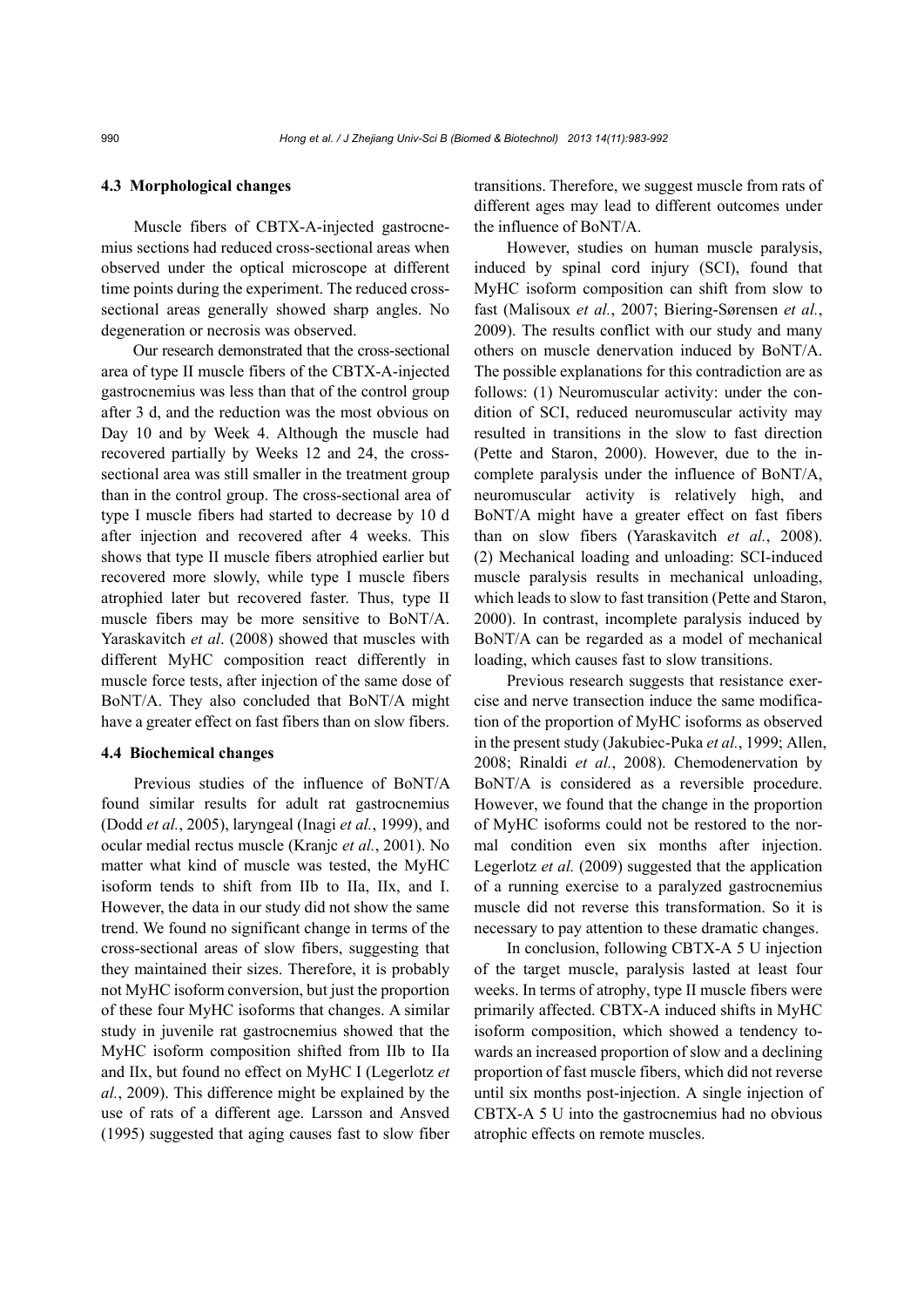#### **Compliance with ethics guidelines**

Bin HONG, Min CHEN, and Xing-yue HU declare that they have no conflict of interest.

All institutional and national guidelines for the care and use of laboratory animals were followed.

#### **References**

- Ahn, J., Horn, C., Blitzer, A., 2004. Botulinum toxin for masseter reduction in Asian patients. *Arch. Facial Plast. Surg.*, **6**(3):188-191. [doi:10.1001/archfaci.6.3.188]
- Allen, D.L., 2008. Making sense (and antisense) of myosin heavy chain gene expression. Comments on "Intergenic bidirectional promoter and cooperative regulation of the IIx and IIb *MHC* genes in fast skeletal muscle" by Rinaldi *et al*. *Am. J. Physiol. Regul. Integr. Comp. Physiol.*, **295**(1):R206-R207. [doi:10.1152/ajpregu.90380.2008]
- Aoki, K.R., 2001. A comparison of the safety margins of botulinum neurotoxin serotypes A, B, and F in mice. *Toxicon*, **39**(12):1815-1820. [doi:10.1016/S0041-0101 (01)00101-5]
- Bentivoglio, A.R., Fasano, A., Ialongo, T., Soleti, F., Lo, F.S., Albanese, A., 2009. Fifteen-year experience in treating blepharospasm with Botox or Dysport: same toxin, two drugs. *Neurotox. Res.*, **15**(3):224-231. [doi:10.1007/ s12640-009-9023-3]
- Biering-Sørensen, B., Kristensen, I.B., Kjaer, M., Biering-Sørensen, F., 2009. Muscle after spinal cord injury. *Muscle Nerve*, **40**(4):499-519. [doi:10.1002/mus.21391]
- DelGaudio, J.M., Sciote, J.J., 1997. Changes in myosin expression in denervated laryngeal muscle. *Ann. Otol. Rhinol. Laryngol.*, **106**(12):1076-1081.
- Dodd, S.L., Rowell, B.A., Vrabas, I.S., Arrowsmith, R.J., Weatherill, P.J., 1998. A comparison of the spread of three formulations of botulinum neurotoxin A as determined by effects on muscle function. *Eur. J. Neurol.*, **5**(2):181-186. [doi:10.1046/j.1468-1331.1998.520181.x]
- Dodd, S.L., Selsby, J., Payne, A., Judge, A., Dott, C., 2005. Botulinum neurotoxin type A causes shifts in myosin heavy chain composition in muscle. *Toxicon*, **46**(2): 196-203. [doi:10.1016/j.toxicon.2005.03.022]
- Drachman, D.B., Johnston, D.M., 1975. Neurotrophic regulation of dynamic properties of skeletal muscle: effects of botulinum toxin and denervation. *J. Physiol.*, **252**(3): 657-667.
- Dressler, D., Hallett, M., 2006. Immunological aspects of Botox, Dysport and Myobloc/NeuroBloc. *Eur. J. Neurol.*, **13**(s1):11-15. [doi:10.1111/j.1468-1331.2006.01439.x]
- Fortuna, R., Vaz, M.A., Youssef, A.R., Longino, D., Herzog, W., 2011. Changes in contractile properties of muscles receiving repeat injections of botulinum toxin (Botox). *J. Biomech.*, **44**(1):39-44. [doi:10.1016/j.jbiomech.2010.08. 020]
- Fu, W.M., Liu, J.J., 1997. Regulation of acetylcholine release by presynaptic nicotinic receptors at developing neuro-

muscular synapses. *Mol. Pharmacol.*, **51**(3):390-398.

- Girlanda, P., Vita, G., Nicolosi, C., Milone, S., Messina, C., 1992. Botulinum toxin therapy: distant effects on neuromuscular transmission and autonomic nervous system. *J. Neurol. Neurosurg. Psychiatry*, **55**(9):844-845. [doi:10. 1136/jnnp.55.9.844]
- Inagi, K., Connor, N.P., Schultz, E., Ford, C.N., Cook, C.H., Heisey, D.M., 1999. Muscle fiber-type changes induced by botulinum toxin injection in the rat larynx. *Otolaryngol. Head Neck Surg.*, **120**(6):876-883. [doi:10.1016/ S0194-5998(99)70330-X]
- Jakubiec-Puka, A., Ciechomska, I., Morga, J., Matusiak, A., 1999. Contents of myosin heavy chains in denervated slow and fast rat leg muscles. *Comp. Biochem. Physiol. B Biochem. Mol. Biol.*, **122**(3):355-362. [doi:10.1016/ S0305-0491(99)00027-9]
- Kranjc, B.S., Sketelj, J., D'Albis, A., Erzen, I., 2001. Longterm changes in myosin heavy chain composition after botulinum toxin a injection into rat medial rectus muscle. *Invest. Ophthalmol. Vis. Sci.*, **42**(13):3158-3164.
- Lange, D.J., Rubin, M., Greene, P.E., Kang, U.J., Moskowitz, C.B., Brin, M.F., Lovelace, R.E., Fahn, S., 1991. Distant effects of locally injected botulinum toxin: a double-blind study of single fiber EMG changes. *Muscle Nerve*, **14**(7): 672-675. [doi:10.1002/mus.880140711]
- Larsson, L., Ansved, T., 1995. Effects of ageing on the motor unit. *Prog. Neurobiol.*, **45**(5):397-458. [doi:10.1016/ 0301-0082(95)98601-Z]
- Lee, H.J., Lee, D.W., Park, Y.H., Cha, M.K., Kim, H.S., Ha, S.J., 2004. Botulinum toxin A for aesthetic contouring of enlarged medial gastrocnemius muscle. *Dermatol. Surg.*, **30**(6):867-871. [doi:10.1111/j.1524-4725.2004.30255.x]
- Legerlotz, K., Matthews, K.G., McMahon, C.D., Smith, H.K., 2009. Botulinum toxin-induced paralysis leads to slower myosin heavy chain isoform composition and reduced titin content in juvenile rat gastrocnemius muscle. *Muscle Nerve*, **39**(4):472-479. [doi:10.1002/mus.21247]
- Ma, J., Elsaidi, G.A., Smith, T.L., Walker, F.O., Tan, K.H., Martin, E., Koman, L.A., Smith, B.P., 2004. Time course of recovery of juvenile skeletal muscle after botulinum toxin A injection: an animal model study. *Am. J. Phys. Med. Rehabil.*, **83**(10):774-780. [doi:10.1097/01.PHM. 0000137315.17214.93]
- Malisoux, L., Jamart, C., Delplace, K., Nielens, H., Francaux, M., Theisen, D., 2007. Effect of long-term muscle paralysis on human single fiber mechanics. *J. Appl. Physiol.*, **102**(1):340-349. [doi:10.1152/japplphysiol.00609.2006]
- Olney, R.K., Aminoff, M.J., Gelb, D.J., Lowenstein, D.H., 1988. Neuromuscular effects distant from the site of botulinum neurotoxin injection. *Neurology*, **38**(11): 1780-1783. [doi:10.1212/WNL.38.11.1780]
- Pette, D., Staron, R.S., 2000. Myosin isoforms, muscle fiber types, and transitions. *Microsc. Res. Tech.*, **50**(6):500-509. [doi:10.1002/1097-0029(20000915)50:6<500::AID-JEMT7> 3.0.CO;2-7]
- Rinaldi, C., Haddad, F., Bodell, P.W., Qin, A.X., Jiang, W., Baldwin, K.M., 2008. Intergenic bidirectional promoter